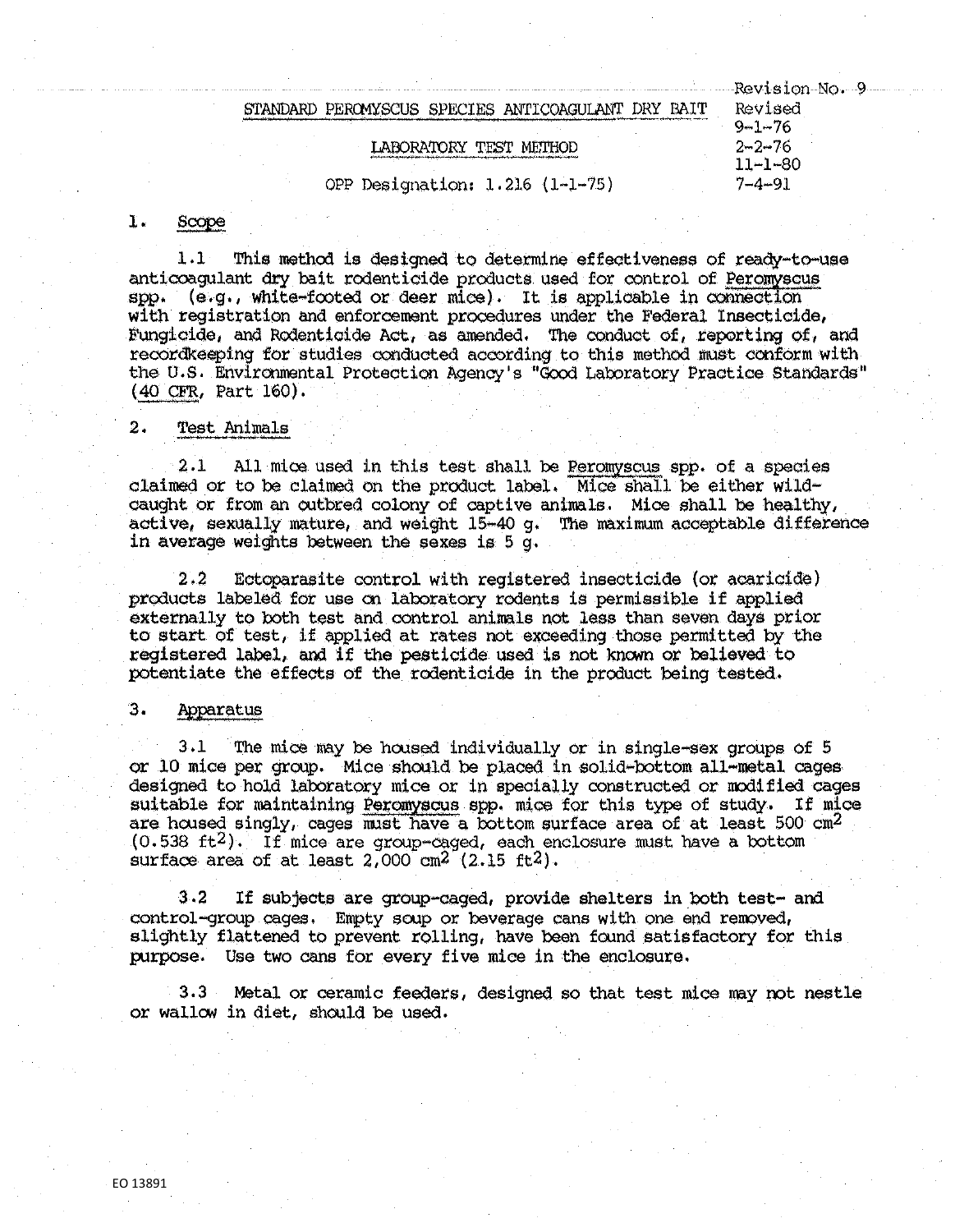# OPP-1:216

## 4. Pretest Holding Conditions

4.1 All mice used in this test method must be held, sexes separate, £or observation in the laboratory for a period of at least one and not more than four weeks prior to testing, the last seven days of which shall be under laboratory conditions (i.e., temperature, humidity, lighting, etc.) comparable to those of the animal testing room if not actually in the testing room, The test animals must not be fasted prior to testing, Water and a commercial mouse diet must be available to them at all times. Do not use the standard EPA field rodent challenge diet for pretest feeding,

# 5. Holding and Test Conditions

5,1 Tenperature 20 to 25• c. Strong air currents from heaters or air conditioners shall not blow directly onto test animals,

Relative humidity 50 to 55%.

Light 12 h artificial light per day, not to exceed 2153 **lx**  (200 ft candles) at cage location, Total reversing of the natural photoperiods of the test animals by timed lighting is not recommended.

5,2 The standard EPA field rodent challenge diet shall be conposed of:

Commercial rodent laboratory diet 50% by weight

Rolled oat groats (ground) 50% by weight

Combine dry ingredients together and thoroughly **mix,** Be certain the mixing utensils are clean of oontamination before preparing diet,

5,2,1 The commercial rodent laooratory diet shall be ground to conform to certain specifications. Seventy-five percent  $(+)$  5 percent) of the ground diet shall be small enough to pass through a No.  $10$  screen (10 meshes to the inch) and 50 percent  $(+10$  percent) large enough to be retained by a No. 20 screen (20 meshes to the inch). The remainder may either be larger or smaller than the screens mentioned,

5,2.2 'Ille oats shall be steam rolled oat groats (oat seed with the hulls removed) coarsely ground after the rolling process. Seventy-five percent  $(+ 5$  percent) of the ground oats shall pass through a No.  $5$  screen (5 meshes to the inch) and 50 percent  $(+10$  percent) be retained by a No. 20 screen (20 meshes to the inch). The remainder may be either larger or smaller than the screens mentioned,

5,2,3 The standard EPA field rodent challenge diet may be stored under refrigeration if it is to be used within three days of preparation, If it is to be held for longer periods the diet shall be packaged in plastic containers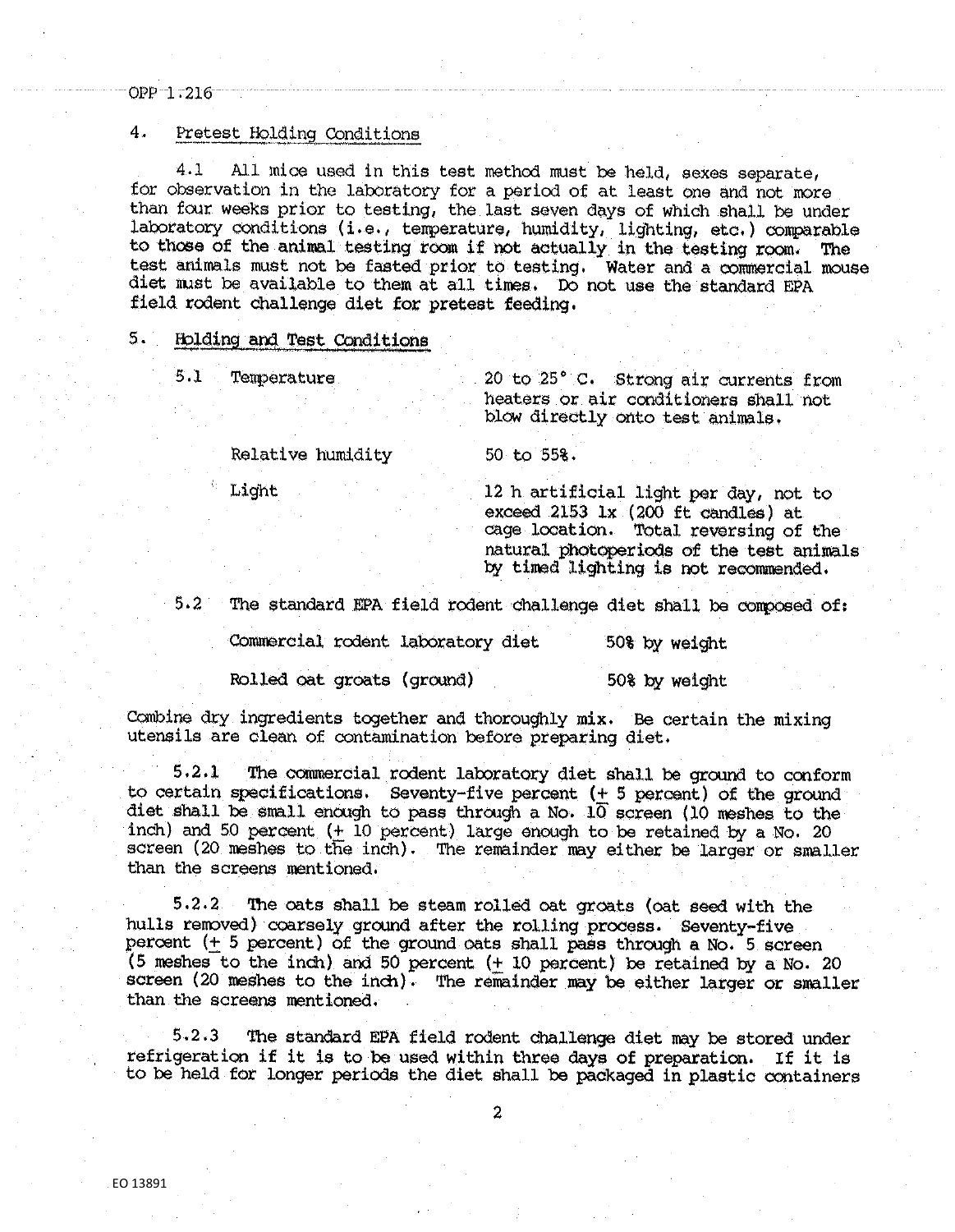#### OPP-1.216

[2,2 to 4,5 kg (5 to 10 lb) per container], tightly closed or sealed, and maintained at -18° C or below until it is to be used. It shall be at room temperature when offered to test or control animals. Challenge diets shall not be prepared and stored for longer than six months,

#### 6 . Procedure

6,1 A test group consists of a minimum of 20 mice (10 males, 10 females), individually~caged or caged in subgroups of 5 or 10 animals of the same sex, For each test or series of similar tests conducted at the same time on the same species, include one untreated control test group of 20 mios (10 males, 10 females) caged in the same manner as the group(s) exposed to the toxic bait, Acclimate all animals to test conditions for three days prior to exposure to toxiaant, immediately follcwing pretest holding period (4,1).

automatic or open-cup type waterers are not recommended, 6,2 Water must be available to each animal at all times, Glass water bottles equipped with ball-type watering tubes are recommended. Gravity fed

6.3 Ready-to-use rodenticide-treated food and the standard EPA field rodent challenge diet must be each offered to test mice in separate containers (3,3) on opposite sides of the front of the cage to provide at least 10 grams per diet per animal per day. If mice are caged individually, one container of each food must be used, The two containers rust be identical in type and size and must be placed equidistant from the rodent's point of access to water. If mice are group-caged, at least one container nust be used per diet for every five animals in the cage. If one container is used per diet, the containers must be equidistant from enclosure walls and the water soorce(s). If two or more containers are used per diet per enclosure, containers shall be presented in pairs (one of bait and one of field rodent challenge diet). Container pairs shall be deployed sudh that proximity to walls, shelter, or water soorces dictates no clear advantage to either container position. The food offered in each container should be equal and consistent throughout the test. The control group is offered only the EPA field rodent challenge diet, which shall be presented in amoonts and numbers of containers equivalent to those used for the test group. The gross weight of each container and its contained food are determined daily and returned to starting weight by addition of the given food, If food becomes fouled by urine or feces, replace food in each container. Record each day the quantity of each food consumed during the preceding 24 h, For individually-caged subjects, weighing accuracy rust be at least to the nearest 0,1 gram, For group-caged subjects, weighing accuracy should be to the nearest 0.1 gram and must be at least to the nearest 0.5 gram. Spilled food must be recovered and weighed to establish exact food consumption data. Where the food spillage is damp it shall be dried to approximately its original moisture content before weighing.

6.4 Reverse the position of the bait and standard EPA field rodent challenge diet containers in the cages every 24 h to offset possible feeding position preferences of the mice, The test mice nust have a free choice between treated and untreated food,